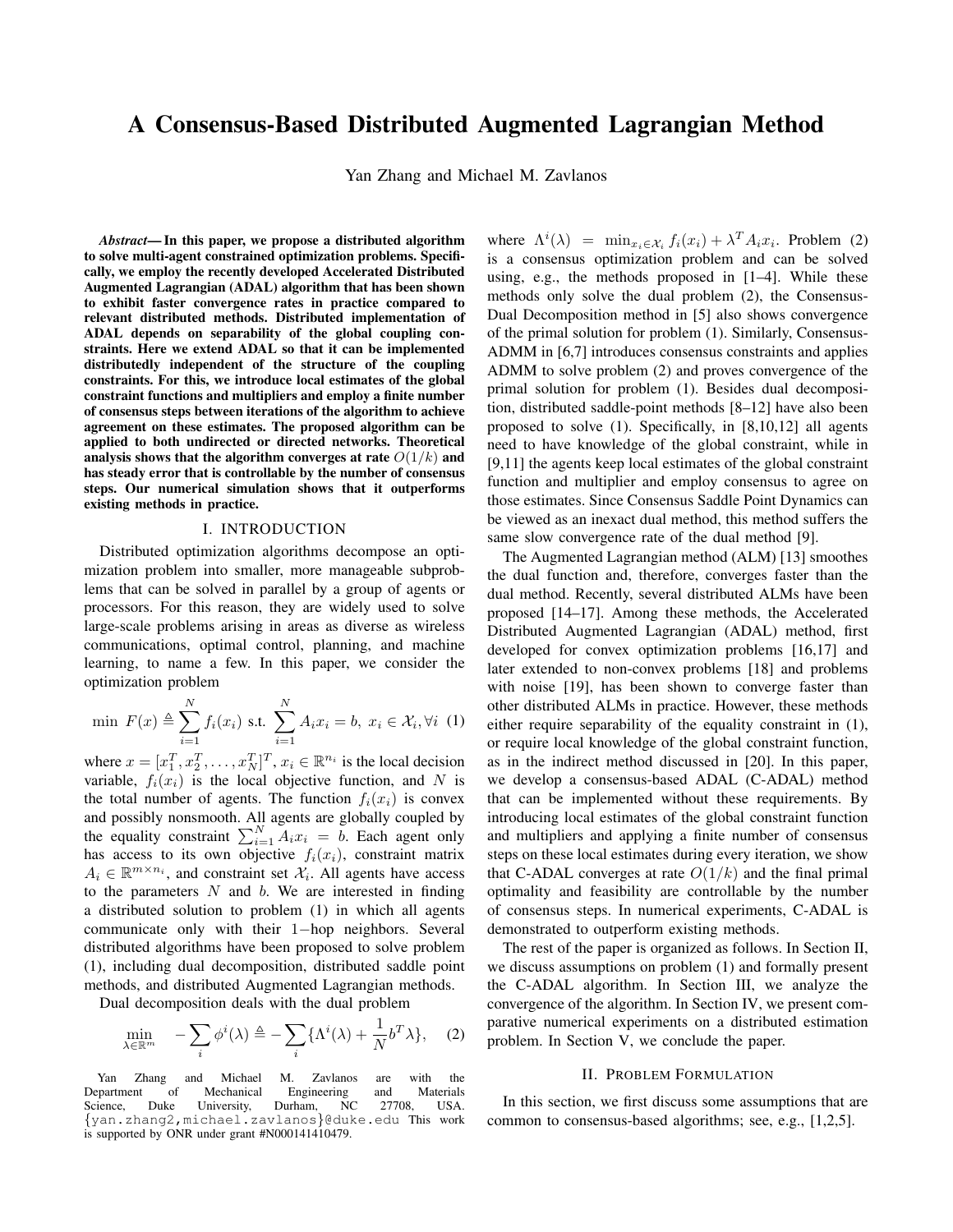Algorithm 1: ADAL

**Require:** Initialize the multiplier  $\lambda^0$  and primal variable  $x^0$ . Set  $k = 0$ .

- 1: Agent *i* computes  $\hat{x}_i^k = \arg \min_{x \in \mathcal{X}_i} \Lambda_{\rho}^i(x_i; x_{-i}^k, \lambda^k)$ .
- 2: Agent *i* computes  $x_i^{k+1} = x_i^k + \tau(\hat{x}_i^k x_i^k)$ .
- 3: Update the multiplier:  $\lambda^{k+1} = \lambda^k + \tau \rho (\sum_i A_i x_i^{k+1} b)$
- 4:  $k \leftarrow k + 1$ , go to step 1.

**Assumption II.1.** The local constraint set  $\mathcal{X}_i \subset \mathbb{R}^{n_i}$  is convex and compact for all  $i$ . Moreover, there exist constants  $B_A$  and  $B_x$  such that for all  $i = 1, \ldots, N$ , we have

$$
||A_i|| \le B_A \text{ and } ||x_p - x_q|| \le B_x \text{ for all } x_p, x_q \in \mathcal{X}_i.
$$

Assumption II.2. Problem (1) is feasible. That is, there exists at least one optimal solution  $x^*$ .

In [16,17], ADAL is proposed to solve problem (1), which is presented in Algorithm 1. In step 2 of Algorithm 1, agent  $i$  minimizes the local objective function

$$
\Lambda_{\rho}^{i}(x_i; x_{-i}^k) = f_i(x_i) + \langle \lambda_k, A_i x_i \rangle + \frac{\rho}{2} ||A_i x_i + \sum_{j \neq i} A_j x_j^k - b||^2,
$$

where  $x_{-i}^k$  denotes  $\{x_j^k\}_{j \neq i}$ . From the above definition of  $\Lambda^i_\rho(x_i; x_{-i}^k)$ , we see that distributed implementation of ADAL depends on separability of the equality constraints in problem (1). Specifically, if two agents are coupled in  $\sum_{i=1}^{N} A_i x_i = b$ , then they need to be connected in the communication network. To implement ADAL on more general network structures, we propose consensus-based ADAL, which is presented in Algorithm 2. In line 2 of Algorithm 2, agent *i* determines  $\hat{x}_i^k$  by minimizing the local objective function

$$
\Lambda_{\rho}^{i}(x_i; x_i^k, \tilde{y}_i^k, \tilde{\lambda}_i^k) = f_i(x_i) + \langle \tilde{\lambda}_i^k, A_i x_i \rangle
$$
  
+ 
$$
\frac{\rho}{2} || A_i x_i + N \tilde{y}_i^k - A_i x_i^k - b ||^2,
$$
 (3)

where C-ADAL uses  $\tilde{\lambda}_i^k$  and  $N\tilde{y}_i^k$  as the current estimates of the global multiplier and  $\sum_{i=1}^{N} A_i x_i^k$ . If at every iteration, all agents reach consensus on  $\overline{\lambda_i^k}$  and  $N\tilde{y}_i^k = \sum_{i=1}^N A_i x_i^k$ , then (3) reduces to the local objective in ADAL. However, this is only possible if we run infinite consensus steps in (4a). In practice, we run  $\alpha$  consensus steps. In the following section, we analyze the convergence of C-ADAL in this case.

### III. CONVERGENCE ANALYSIS

At each iteration k, let  $\lambda_a^k = \frac{1}{N} \sum_i \lambda_i^k$  and  $y_a^k = \frac{1}{N} \sum_i y_i^k$ denote the global averages of the corresponding local variables. These variables are not accessible by any local agents, but are simply introduced to facilitate the analysis. In this section, we first show how  $\lambda_a^k$  and  $y_a^k$  evolve in C-ADAL. Next, we show that the disagreement errors between the local variables and the global averages can be made arbitrarily small by choosing a large enough number of consensus steps  $\alpha$ . Finally, we analyze how the disagreement errors affect the primal optimality and feasiblity of the global solution.

# Algorithm 2: C-ADAL

- **Require:** Initialize the local multiplier  $\lambda_i^0$ , and primal variable  $x_i^0 \in \mathcal{X}_i$ . Set  $y_i^0 = A_i x_i^0$  and  $k = 0$ .
- 1: Agent i communicates with its neighbors and runs  $\alpha$ consensus steps on the variables  $\lambda_i^k$  and  $y_i^k$ , i.e.,

$$
\tilde{\lambda}_i^k = \sum_j [W(k)^\alpha]_{ij} \lambda_j^k, \ \tilde{y}_i^k = \sum_j [W(k)^\alpha]_{ij} y_j^k. \tag{4a}
$$

2: Agent *i* computes  $\hat{x}_i^k = \arg \min_{x \in \mathcal{X}_i} \Lambda_{\rho}^i(x_i; x_i^k, \tilde{y}_i^k, \tilde{\lambda}_i^k)$ .

3: Agent *i* computes  $x_i^{k+1} = x_i^k + \tau(\hat{x}_i^k - x_i^k)$ .

4: Agent *i* updates the variables  $y_i^k$  and  $\lambda_i^k$  by

$$
y_i^{k+1} = \tilde{y}_i^k + A_i x_i^{k+1} - A_i x_i^k,
$$
  
\n
$$
\lambda_i^{k+1} = \tilde{\lambda}_i^k + \tau \rho (Ny_i^{k+1} - b).
$$
\n(4b)

5:  $k \leftarrow k + 1$ , go to step 1.

*A.* Evolution of  $\lambda_a^k$  and  $y_a^k$ 

Let  $\mathcal{G} = (\mathcal{V}, \mathcal{E})$  denote the network of agents, where  $\mathcal{V}$  is the index set of vertices  $\{1, \ldots, N\}$  and  $\mathcal{E} \subseteq \mathcal{V} \times \mathcal{V}$  is the set of edges. We assume that the graph  $G$  is fixed and directed. An edge  $(i, j) \in \mathcal{E}$  means that node i can receive information from node j. We assign weight  $W_{ij}$  to the edge  $(i, j)$  so that  $W_{ij} > 0$  if  $(i, j) \in \mathcal{E}$  and  $W_{ij} = 0$  otherwise. We also define the weight matrix W, where  $W_{ij}$  denotes its  $(i, j)$ th entry. In addition, we make the following assumption:

**Assumption III.1.** W is doubly stochastic. That is,  $W_{ij} \geq 0$ , for  $\forall i, j, W1 = 1$  and  $1^T W = 1^T$ , where 1 is a column vector with all entries equal to 1. Furthermore, we assume that there exists a  $\beta > 0$  such that,  $\|W - \frac{\mathbf{1} \mathbf{1}^T}{N}\| \leq \beta < 1$ .

Rather than assuming that the network is undirected and the spectral radius  $\rho(W - \frac{\mathbf{1} \mathbf{1}^T}{N}) \leq \gamma < 1$  as in [1,5], here we assume a directed graph with the spectral norm  $||W - \frac{\mathbf{1} \mathbf{1}^T}{N}|| \leq$  $\beta$  < 1. This condition implies that  $\rho(W - \frac{\mathbf{1} \mathbf{1}^T}{N}) \le \gamma < 1$ , and suggests that  $W$  is irreducible and the underlying directed graph is strongly connected, [21]. It is simple to see that under Assumption III.1, Lemma 2 in [1] still holds with  $\gamma$ replaced by  $\beta$  defined here and, furthermore, Lemma 3 in [1] also holds. These results are used in our analysis. Using Assumption III.1, we can show the following lemma:

Lemma III.2. Let Assumption III.1 hold. We have that

$$
\lambda_a^k = \frac{1}{N} \sum_i \tilde{\lambda}_i^k \quad \text{and} \quad y_a^k = \frac{1}{N} \sum_i \tilde{y}_i^k. \tag{5}
$$

*Proof.* Recalling that  $\lambda_a^k = \frac{1}{N} \sum_i \lambda_i^k$  and the update in (4a), to show the first equality in  $(5)$ , it suffices to show that

$$
\frac{1}{N}\sum_{i}\lambda_i^k = \frac{1}{N}\sum_{i}\tilde{\lambda}_i^k = \frac{1}{N}\sum_{i}\sum_{j}[W(k)^\alpha]_{ij}\lambda_j^k.
$$
 (6)

To show equation (6), we first prove that under Assumption III.1,  $W(k)^\alpha$  is a doubly stochastic matrix, for  $\forall \alpha =$  $1, 2, \ldots$ . Since we have that  $W1 = 1$ , we can also obtain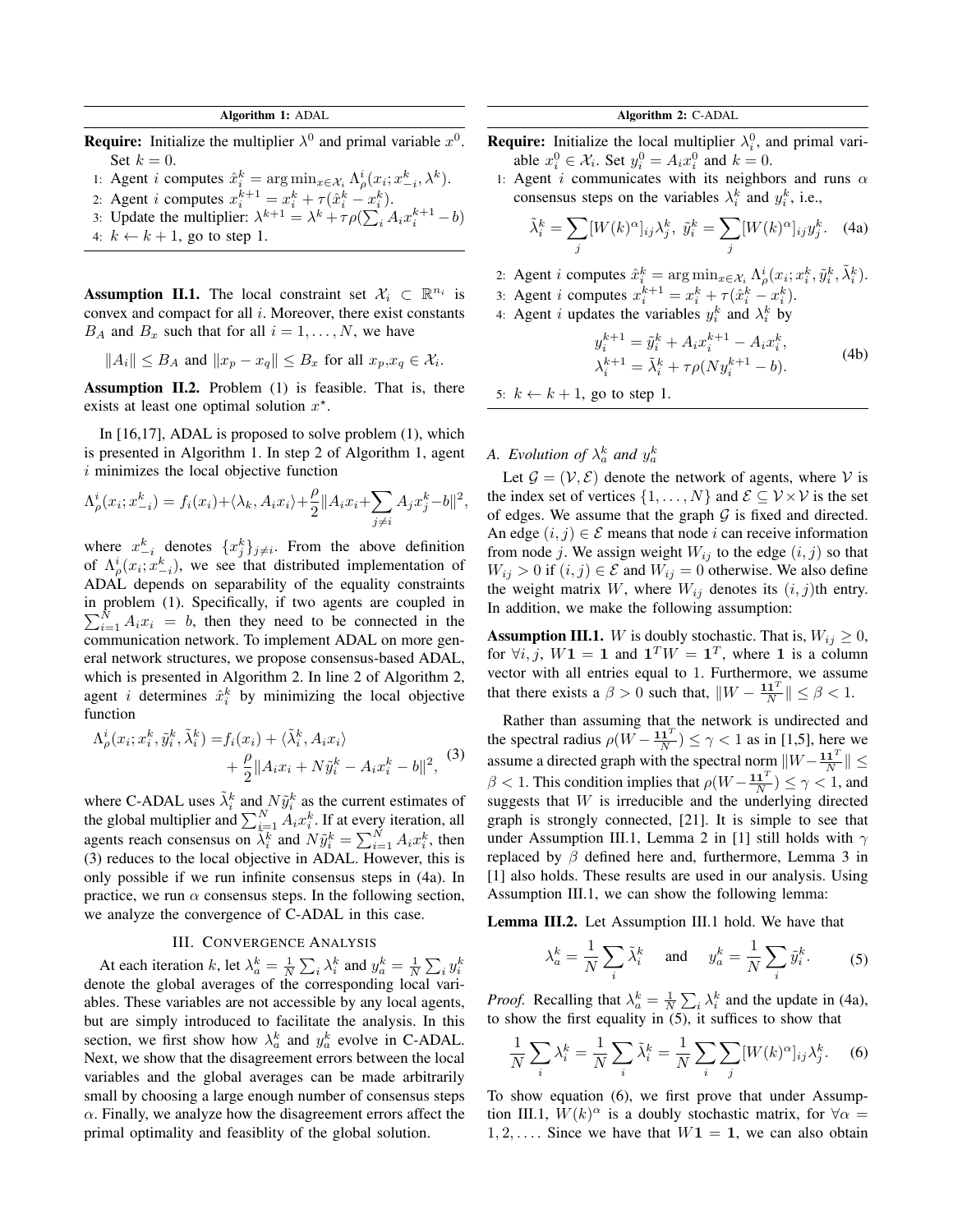that  $W^{\alpha}$ **1** =  $W^{\alpha-1}W$ **1** =  $W^{\alpha-1}$ **1**. Iterating results in  $W^{\alpha}$ **1** = **1**. Showing that  $\mathbf{1}^T W^{\alpha} = \mathbf{1}^T$  is similar. Meanwhile, it is straightforward to see that since all entries in W are nonnegative, all entries in  $W^{\alpha}$  are also nonnegative. Therefore,  $W^{\alpha}$  is also doubly stochastic.

We can now show (6) by switching the order of the summations on the right hand side of (6) as  $\frac{1}{N} \sum_{i} \sum_{j} [W(k)^{\alpha}]_{ij} \lambda_j^k = \frac{1}{N} \sum_{j} \lambda_j^k (\sum_{i} [W(k)^{\alpha}]_{ij}) = \frac{1}{N} \sum_{j} \lambda_j^k$ . The final step follows from the fact that  $W^{\alpha}$  is doubly stochastic. This proves the first equality in (5). The second equality in (5) can be shown in a similar way. П

Next, we show a conservation property on  $y_a^k$ .

Lemma III.3. Let Assumption III.1 hold. Then, we have that at each iteration k,  $Ny_a^k = \sum_i A_i x_i^k$ .

*Proof.* We show this lemma by mathematical induction. From the initialization of Algorithm 2, we have that  $Ny_a^0 =$ From the initialization of Algorithm 2, we have that  $Ny_a^0 = \sum_i y_i^0 = \sum_i A_i x_i^0$ . Therefore, the lemma holds for  $k = 0$ . Next assume that  $Ny_a^k = \sum_{i=1}^N A_i x_i^k$  holds for  $k \ge 0$ . We show that  $Ny_a^{k+1} = \sum_i A_i \overline{x_i^k}^{\dagger}$ . We have that

$$
Ny_a^{k+1} = \sum_i y_i^{k+1} = \sum_i [\tilde{y}_i^k + A_i (x_i^{k+1} - x_i^k)].
$$
 (7)

The second equality is due to (4b). According to Lemma III.2 and the induction assumption, we have that  $\sum_i \tilde{y}_i^k = Ny_a^k =$  $\sum_{i=1}^{N} A_i x_i^k$ . Combining this with (7), we obtain that

$$
Ny_a^{k+1} = \sum_i A_i x_i^k + \sum_i (A_i (x_i^{k+1} - x_i^k)) = \sum_i A_i x_i^{k+1},
$$
  
which completes the proof.

which completes the proof.

For the purpose of analysis, we introduce an augmented multiplier  $\bar{\lambda}^k = \lambda_a^k + \rho(1-\tau)r(x^k)$ , where  $r(x^k)$  $\sum$ ultiplier  $\bar{\lambda}^k = \lambda_a^k + \rho(1-\tau)r(x^k)$ , where  $r(x^k) =$ <br>  $\sum_{i=1}^N A_i x_i^k - b$  is the residual of the constraint. Next, we present how  $\lambda_a^k$  and  $\bar{\lambda}^k$  evolve in C-ADAL.

Lemma III.4. Let Assumption III.1 hold. Then we have that

$$
\lambda_a^{k+1} = \lambda_a^k + \tau \rho r(x^{k+1}) \text{ and } \bar{\lambda}^{k+1} = \bar{\lambda}^k + \tau \rho r(\hat{x}^k). \tag{8}
$$

*Proof.* First we show that  $\lambda_a^{k+1} = \lambda_a^k + \tau \rho r(x^{k+1})$ . Recalling the definition of  $\lambda_a^{k+1}$  and the update in (4b), we obtain that

$$
\lambda_a^{k+1} = \frac{1}{N} \sum_i [\tilde{\lambda}_i^k + \tau \rho (N y_i^{k+1} - b)]. \tag{9}
$$

Meanwhile, using Lemma III.3, we have that  $\frac{1}{N} \sum_i Ny_i^{k+1}$ <br>=  $\sum_i y_i^{k+1} = Ny_a^{k+1} = \sum_i A_i x_i^{k+1}$ . Substituting this in (9) we obtain that  $\lambda_a^{k+1} = \overline{\lambda}_a^k + \tau \rho (\sum_i A_i x_i^{k+1} - b)$ . This proves the first equality in (8). To show the second equality in (8), recall the definition of  $\bar{\lambda}^k$ , and observe that

$$
\bar{\lambda}^{k+1} = \lambda_a^k + \tau \rho r(x^{k+1}) + \rho (1 - \tau) r(x^{k+1})
$$
  
=  $\lambda_a^k + \rho r(x^{k+1}).$  (10)

The first line is due to the first equality in (8). According to the line 3 in Algorithm 2, it is simple to see that  $r(x^{k+1}) =$  $(1 - \tau)r(x^k) + \tau r(\hat{x}^k)$ . Plugging this into (10), we obtain that  $\bar{\lambda}^{k+1} = \lambda_a^k + \rho(1-\tau)r(x^k) + \tau \rho r(\hat{x}^k) = \bar{\lambda}^k + \tau \rho r(\hat{x}^k)$ . This completes the proof.  $\Box$ 

# *B. Consensus Error*

In this section, we show that after a finite number of consensus iterations, the disagreement errors between the local variables  $y_i^k$  (respectively,  $\lambda_i^k$ ) and the global average  $y_a^k$  (respectively,  $\lambda_a^k$ ) always remain bounded. Furthermore, this bound can be made arbitrarily small by choosing a proper number of consensus steps  $\alpha$ . For this, we need the following assumption on initialization of Algorithm 2.

**Assumption III.5.** Given a small positive value  $\epsilon$ , for all i, it holds that  $\|\lambda_i^0 - \lambda_a^0\| \le \epsilon$  and  $\|y_i^0 - y_a^0\| \le \epsilon$ .

To satisfy the Assumption III.5, we can run enough consensus steps to initialize the algorithm. Since such results are well-known, we refer the reader to [2,21,22]. A consequence of Assumption III.5 is that  $\|\tilde{\lambda}_i^0 - \lambda_a^0\| \leq \epsilon$  and  $\|\tilde{y}_i^0 - y_a^0\| \leq \epsilon$ . This can be easily seen by the convexity of the  $\|\cdot\|$  function. This result will be useful in the following analysis.

Next we study the boundness of the disagreement errors of  $y_i^k$  (or  $\lambda_i^k$ ). The update of  $y_i^k$  (or  $\lambda_i^k$ ) can be viewed as a consensus step with local perturbation  $\eta_i^k = A_i x_i^{k+1} - A_i x_i^k$ (or  $\eta_i^k = \tau \rho(Ny_i^{k+1} - b)$ ) at iteration k. According to Lemma 3 in [1], if  $\|\eta_i^k\|_{\infty} \leq B$ ,  $\|\tilde{y}_i^k - y_a^k\| \leq \epsilon$  for  $\forall i$ , and  $\alpha \geq (\log(\epsilon) - \log(4\sqrt{N}\sqrt{m}(\epsilon + B))/\log(\beta))$ , then we have that  $\|\tilde{y}_i^{\vec{k}+1} - y_a^{\vec{k}+1}\| \leq \epsilon$  for all  $i \; (\tilde{\lambda}_i^{\vec{k}})$  is the same). Therefore, in order to upper bound the disagreement error, we show that  $\eta_i^k$  is bounded for all  $k \geq 0$  in the next lemma.

Lemma III.6. Let Assumptions II.1 and III.1 hold. Then, for all i and  $k \geq 0$ , there exists a constant  $B_y$  that satisfies

$$
||A_i x_i^{k+1} - A_i x_i^k||_{\infty} \le B_y.
$$
 (11)

Meanwhile, for any  $\epsilon > 0$ , let  $\alpha$  satisfy  $\alpha \geq (\log(\epsilon) -$ Meanwhile, for any  $\epsilon > 0$ , let  $\alpha$  satisfy  $\alpha \geq (\log(\epsilon) - \log(4\sqrt{N}\sqrt{m}(\epsilon + B_y))/\log(\beta)$ . Then, there exists a constant  $B_{\lambda}$  that, for all i and  $k \geq 0$ , satisfies

$$
\|\tau\rho(Ny_i^{k+1} - b)\|_{\infty} \le B_{\lambda}.\tag{12}
$$

*Proof.* First we show the bound in (11). For this, it suffices to show that  $x_i^k \in \mathcal{X}_i$  for all  $k \geq 0$ . Then, because  $\mathcal{X}_i$  is compact, it is straightforward to see the result. According to line 3 in Algorithm 2, we have that  $x_i^{k+1} = (1 - \tau)x_i^k + \tau \hat{x}_i^k$ . Therefore, we need to show that  $x_i^{k+1} \in \mathcal{X}_i$  if both  $x_i^k$  and  $\hat{x}_i^k$  belong to  $\mathcal{X}_i$ . The latter condition is satisfied by line 2 in Algorithm 2, while the former one is satisfied when  $k = 0$  at initialization of Algorithm 2. Therefore, it is simple to show that  $x_i^k \in \mathcal{X}_i$  for all  $k \geq 0$  using mathematical induction.

Next, we prove the bound in (12). We have that

$$
||Ny_i^{k+1} - b||_{\infty} = ||N(\tilde{y}_i^k + A_i(x_i^{k+1} - x_i^k)) - b||_{\infty}
$$
  
\n
$$
\leq ||N\tilde{y}_i^k - b||_{\infty} + N||A_i(x_i^{k+1} - x_i^k)||_{\infty},
$$
\n(13)

where the inequality is due to the triangle inequality. The second term in (13) is upper bounded due to Assumption II.1. Meanwhile, we can expand the first term in (13) as  $\|N\tilde{y}_i^k ||b||_{\infty} = ||N(\tilde{y}_i^k - y_a^k) + (Ny_a^k - b)||_{\infty} \le N||\tilde{y}_i^k - y_a^k||_{\infty} +$  $\|Ny_a^k - b\|_{\infty}$ , where the inequality is due to the triangle inequality. Choosing  $\alpha$  specified in Lemma III.6, according to Lemma 3 in [1] and Lemma III.3, we can show the bound in (12). This completes the proof. $\Box$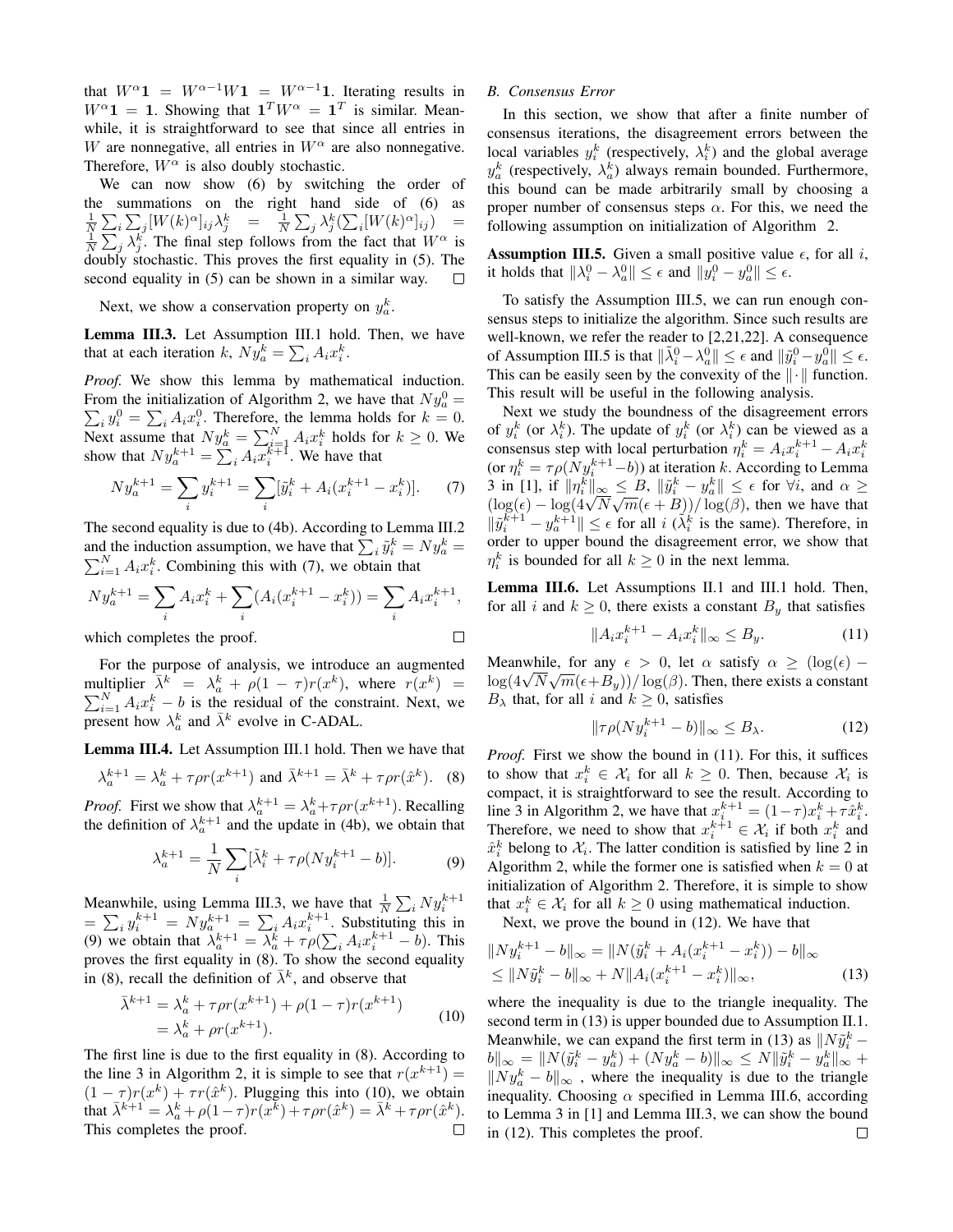The following theorem provides upper bounds on the disagreement errors of  $\tilde{y}_i^k$  and  $\tilde{\lambda}_i^k$ :

Theorem III.7. *Let Assumptions III.1 and III.5 hold, and*  $\text{define } B_p = \max\{B_y, B_\lambda\}.$  If we choose  $\alpha$  to satisfy  $\alpha \geq 0$ define  $B_p = \max\{B_y, B_\lambda\}$ . If we choose  $\alpha$  to satisfy  $\alpha \geq$  (log( $\epsilon$ ) – log( $4\sqrt{N}\sqrt{m}(\epsilon + B_p)$ )/ log( $\beta$ ), then for all i and  $k \geq 0$ , we have  $\|\tilde{y}_i^k - y_a^k\|$ ,  $\|\tilde{\lambda}_i^k - \lambda_a^k\| \leq \epsilon$ .

*Proof.* The proof follows from combining Lemma 3 in [1] and Lemma III.6 and using Assumption III.5.  $\Box$ 

#### *C. Primal optimality and feasibility*

In this section, we use a Lyapunov function to obtain the convergence rate of Algorithm 2 as well as the primal optimality and feasibility of the global solution. Specifically, we define the Lyapunov function as

$$
\phi^k(\lambda) = \rho \sum_i \|A_i (x_i^k - x_i^*)\|^2 + \frac{1}{\rho} \|\bar{\lambda}^k - \lambda\|^2. \tag{14}
$$

The following lemma characterizes the decrease of the Lyapunov function at every iteration k.

**Lemma III.8.** Let Assumption III.1 hold and define  $q =$  $\max\{q_1, q_2, \ldots, q_m\}$ , where  $q_l$  is the degree of the *l*-th constraint, that is the number of agents involved in the lth row of  $A_i$ . Moreover, let  $\tau \in (1, \frac{1}{q})$  and assume that  $\alpha$  satisfies the condition in Theorem III.7. Then, for any  $\lambda \in \mathbb{R}^m$  and  $k \geq 0$ , we have that

$$
F(\hat{x}^k) - F(x^*) + \langle \lambda, r(\hat{x}^k) \rangle \le \frac{1}{2\tau} (\phi^k(\lambda) - \phi^{k+1}(\lambda)) + C\epsilon,
$$
\n(15)

where  $C = N(1 + \rho N)B_A B_x$ .

*Proof.* From the first order optimality condition of  $\hat{x}_i^k$ , we have that there exists an  $s_i^k \in \partial f_i(\hat{x}_i^k)$ ,<sup>1</sup> so that  $\langle s_i^k + A_i \tilde{\lambda}_i^k + \tilde{\lambda}_i^k \rangle$  $\rho A_i^T (A_i \hat{x}_i^k - A_i x_i^k + N \tilde{y}_i^k - b), x_i^* - \hat{x}_i^k \rangle \ge 0$ . Since  $f_i(x)$ is convex, we have that  $f_i(x_i^*) - f_i(\hat{x}_i^k) \ge \langle s_i^k, x_i^* - \hat{x}_i^k \rangle$ . Combining this with the optimality condition and rearranging terms, we obtain

$$
f_i(x_i^*) - f_i(\hat{x}_i^k) + \langle \tilde{\lambda}_i^k, A_i(x_i^* - \hat{x}_i^k) \rangle + \rho \langle A_i \hat{x}_i^k - A_i x_i^k + N \tilde{y}_i^k - b, A_i(x_i^* - \hat{x}_i^k) \rangle \ge 0.
$$
 (16)

Next, we substitute the term  $\tilde{\lambda}_i^k$  in (16) with  $\lambda_a^k + (\tilde{\lambda}_i^k - \lambda_a^k)$ and the term  $-A_i x_i^k + N \tilde{y}_i^k$  with  $N(\tilde{y}_i^k - y_a^k) + \sum_{j \neq i} A_j x_j^k$ . The second substitution is due to the fact that  $-A_i x_i^k +$  $N\tilde{y}_i^k = -A_ix_i^k + Ny_a^k + N(\tilde{y}_i^k - y_a^k)$  and Lemma III.3. Therefore, inequality (16) becomes  $f_i(x_i^*) - f_i(\hat{x}_i^k) + \langle \lambda_a^k, A_i(x_i^* - \rangle)$  $\langle \hat{x}_i^k \rangle \rangle + \rho \langle A_i \hat{x}_i^k + \sum_{j \neq i} A_j x_j^k - b, A_i (x_i^\star - \hat{x}_i^k) \rangle \geq - \langle \tilde{\lambda}_i^k - b \rangle$  $\langle \lambda_a^k, A_i(x_i^* - \hat{x}_i^k) \rangle - \rho N \langle \tilde{y}_i^k - y_a^k, A_i(x_i^* - \hat{x}_i^k) \rangle$ . Applying the Cauchy-Schwartz inequality, and using Assumption II.1 and Theorem III.7, we can lower bound the left hand side (LHS) of above inequality as LHS  $\geq -B_A B_x (1 + \rho N) \epsilon$ . Summing this inequality over all agents  $i$ , we obtain

$$
F(x^*) - F(\hat{x}^k) + \langle \lambda_a^k, \sum_i A_i (x_i^* - \hat{x}_i^k) \rangle + \rho \sum_i \langle A_i \hat{x}_i^k - b
$$

$$
+ \sum_{j \neq i} A_j x_j^k, A_i (x_i^* - \hat{x}_i^k) \rangle \ge -C\epsilon
$$
(17)

 $1\partial f(x)$  is the subdifferential of the nonsmooth function  $f(x)$  at x and  $s \in \partial f(x)$  is the subgradient. For more details see [13].

where  $C = NB_A B_x (1 + \rho N)$ . Adding and subtracting  $\sum_{j\neq i} A_j \hat{x}_j^k$  to the term  $A_i \hat{x}_i^k + \sum_{j\neq i} A_j x_j^k - b$  on the left hand side of (17), adding  $\langle \lambda, r(\hat{x}^k) \rangle$  to both sides of this inequality, recalling that  $\sum_i A_i x_i^* = b$  and  $r(x) =$  $\sum_i A_i x_i - b$ , and rearranging terms, we have that

$$
\langle \lambda - \lambda_a^k, r(\hat{x}^k) \rangle - \rho ||r(\hat{x}^k)||^2 + \rho \sum_i \langle \sum_{j \neq i} A_j x_j^k - A_j \hat{x}_j^k,
$$
  

$$
A_i(x_i^* - \hat{x}_i^k) \rangle + C\epsilon \ge F(\hat{x}^k) - F(x^*) + \langle \lambda, r(\hat{x}^k) \rangle.
$$
 (18)

Therefore, to show (15), it suffices to prove that the left hand side in (18) is upper bounded by  $\frac{1}{2\tau}(\phi^k(\lambda) - \phi^{k+1}(\lambda))$  +  $C\epsilon$ . To show this, expanding  $\phi^k(\overline{\lambda}) - \phi^{k+1}(\lambda)$ , applying Lemma III.4, and dividing both sides by  $2\tau$ , we have that

$$
\frac{1}{2\tau}(\phi^k(\lambda) - \phi^{k+1}(\lambda)) = \rho \sum_i \langle A_i(x_i^k - x_i^{\star}), A_i(x_i^k - \hat{x}_i^k) \rangle
$$

$$
-\langle \bar{\lambda}^k - \lambda, r(\hat{x}^k) \rangle - \frac{\tau \rho}{2} (\sum_i \|A_i(\hat{x}_i^k - x_i^k)\|^2 + \|r(\hat{x}^k)\|^2).
$$
(19)

Next we manipulate the left hand side in (18) so that it can be related to  $\frac{1}{2\tau}(\phi^k(\lambda) - \phi^{k+1}(\lambda))$  in (19). Specifically, adding and subtracting  $-(1 - \tau)\rho\langle r(x^k), r(\hat{x}^k) \rangle$  to the term  $\langle \lambda \langle \lambda_a^k, r(\hat{x}^k) \rangle$ , we have that  $\langle \lambda - \lambda_a^k, r(\hat{x}^k) \rangle$  can be replaced by

$$
\langle \lambda - \bar{\lambda}^k, r(\hat{x}^k) \rangle + (1 - \tau) \rho \langle r(x^k), r(\hat{x}^k) \rangle.
$$
 (20)

Adding and subtracting  $\rho \sum_i \langle A_i x_i^k - A_i \hat{x}_i^k, A_i (x_i^* - \hat{x}_i^k) \rangle$  to the third term of (18) and recalling that  $r(x) = \sum_i A_i x_i - b$ , we can replace the third term in (18) with

$$
-\rho\langle r(x^k) - r(\hat{x}^k), r(\hat{x}^k)\rangle - \rho \left[\sum_i \langle A_i(x_i^k - \hat{x}_i^k), A_i(x_i^k - x_i^k)\rangle + \sum_i \|A_i(x_i^k - \hat{x}_i^k)\|^2\right].
$$
\n(21)

Substituting (20) and (21) into (18) and rearranging terms, we have that  $\langle \lambda - \bar{\lambda}^k, r(\hat{x}^k) \rangle - \tau \rho \langle r(\hat{x}^k), r(x^k) - r(\hat{x}^k) \rangle +$  $(1-\tau)\rho\|r(\hat{x}^k)\|^2 + \rho\sum_i\langle A_i(x_i^k-\hat{x}_i^k),A_i(x_i^k-x_i^{\star})\rangle - \nonumber$  $\rho \sum_i ||A_i(x_i^k - \hat{x}_i^k)||^2 - \rho ||r(\hat{x}^k)||^2 + C\epsilon \ge F(\hat{x}^k) - F(x^*) +$  $\langle \lambda, r(\hat{x}^k) \rangle$ . Recalling the bound (35) in [17], we have that  $-\tau \rho \langle r(\hat{x}^k), r(x^k) - r(\hat{x}^k) \rangle \leq \frac{\rho}{2} \sum_i ||A_i(x_i^k - \hat{x}_i^k)||^2 +$  $\frac{\tau^2 \rho q}{2} ||r(\hat{x}^k)||^2$ . Therefore, we obtain that

$$
\langle \lambda - \bar{\lambda}^k, r(\hat{x}^k) \rangle + \rho \sum_i \langle A_i(x_i^k - \hat{x}_i^k), A_i(x_i^k - x_i^{\star}) \rangle - \frac{\rho}{2}
$$
  

$$
\sum_i ||A_i(x_i^k - \hat{x}_i^k)||^2 - \tau \rho (1 - \frac{\tau q}{2}) ||r(\hat{x}^k)||^2 + C\epsilon
$$
  

$$
\geq F(\hat{x}^k) - F(x^{\star}) + \langle \lambda, r(\hat{x}^k) \rangle
$$
 (22)

Finally, to show (15), we upper bound the left hand side in (22) by  $\frac{1}{2\tau}(\phi^k(\lambda)-\phi^{k+1}(\lambda))+C\epsilon$ . Recalling the expression for  $\frac{1}{2\tau}(\phi^k(\lambda) - \phi^{k+1}(\lambda))$  in (19), it is straghtforward to see that this upper bound holds when  $\frac{\tau \rho}{2} \leq \frac{\rho}{2}$  and  $\frac{\tau \rho}{2} \leq \tau \rho (1 - \rho)$  $\frac{\tau q}{2}$ ). Since  $\tau \in (0, \frac{1}{q})$ ,  $q \ge 1$ , both conditions above are satisfied. This completes the proof.

Denote the global running average by  $\tilde{x}^K = \frac{1}{K} \sum_{k=0}^{K-1} \hat{x}^k$ . The following theorem provides bounds on primal optimality and feasibility of  $\tilde{x}^K$ .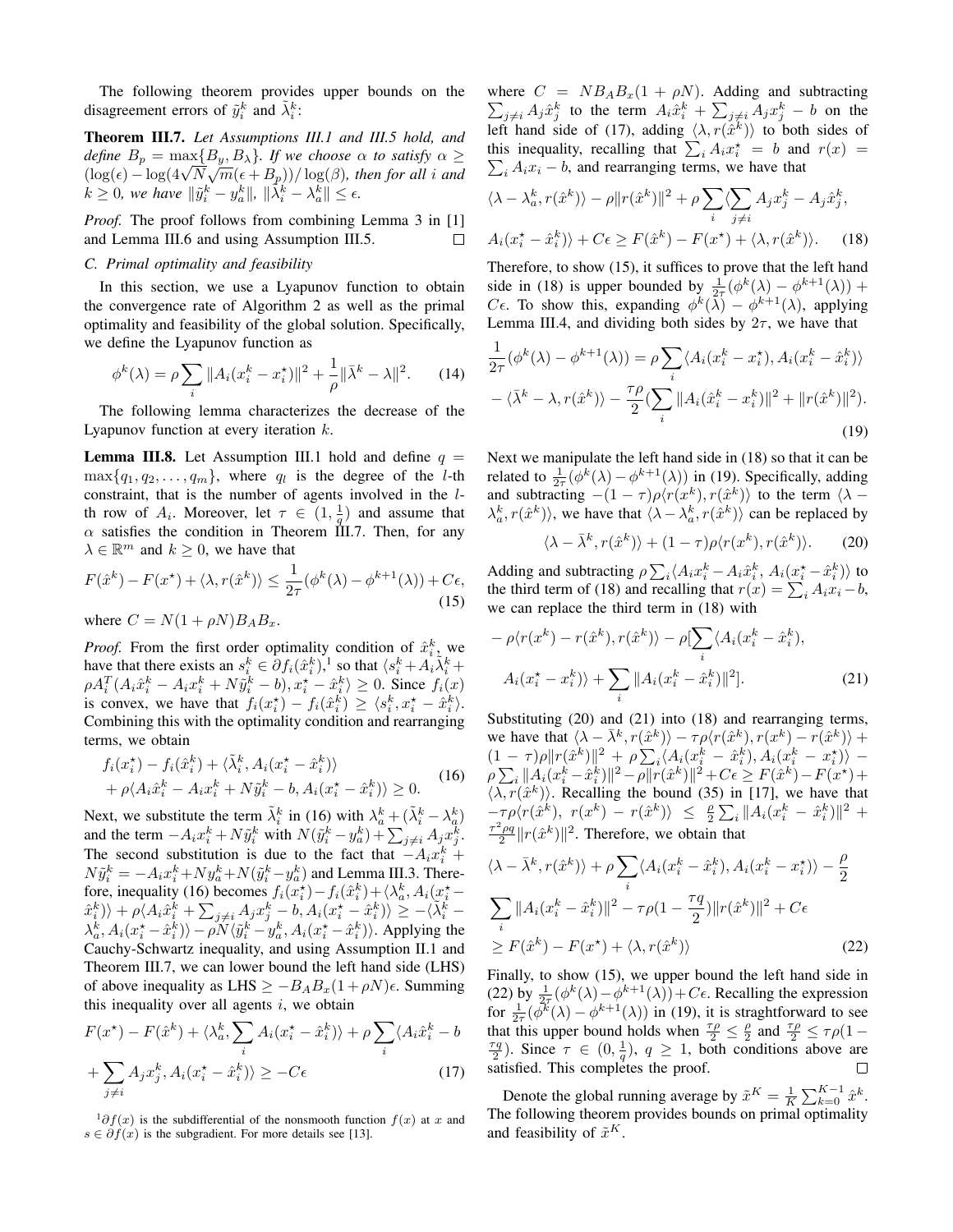Theorem III.9. *Let Assumptions II.1, II.2, III.1 and III.5 hold and let* α *satisfy the condition in Theorem III.7. Then,* we have the following bound on primal optimality of  $\tilde{x}^K$ :

$$
-(\frac{1}{2\tau K}\phi^0(2\lambda^\star) + C\epsilon) \le F(\tilde{x}^K) - F(x^\star) \le \frac{1}{2\tau K}\phi^0(0) + C\epsilon.
$$
\n(23)

*Moreover, we have the following bound on primal feasibility:*

$$
||r(\tilde{x}^{K})|| \leq \frac{1}{2\tau K} [\rho \sum_{i} ||A_{i}(x_{i}^{0} - x_{i}^{\star})||^{2} + \frac{2}{\rho} (||\bar{\lambda}^{0} - \lambda^{\star}||^{2} + 1)] + C\epsilon.
$$
 (24)

*Proof.* Summing both sides of (15) in Lemma III.8 for  $k = 0, 1, \ldots, K - 1$  and dividing both sides by K, we obtain  $\frac{1}{K} \sum_{k} F(\hat{x}^{k}) - F(x^{*}) + \langle \lambda, r(\tilde{x}^{K}) \rangle \leq \frac{1}{2\tau} (\phi^{0}(\lambda) - \phi^{K}(\lambda)) +$  $\tilde{C}\epsilon$ . Since  $\phi^K(\lambda) \geq 0$ , we can neglect this term. Using  $\frac{1}{K}\sum_k F(\hat{x}^k) \geq F(\tilde{x}^K)$  from convexity of the function  $F(x)$ , we have that

$$
F(\tilde{x}^{K}) - F(x^*) + \langle \lambda, r(\tilde{x}^{K}) \rangle \le \frac{1}{2\tau K} \phi^{0}(\lambda) + C\epsilon. \quad (25)
$$

Next we use  $(25)$  to show the bound  $(23)$  and  $(24)$ . To show the upper bound in (23), since  $\lambda \in \mathbb{R}^m$  in (25), we select  $\lambda =$ 0 and obtain  $F(\tilde{x}^K) - F(x^*) \le \frac{1}{2\tau K} \phi^0(0) + C\epsilon$ . To prove the lower bound in (23), we recall that  $(x^*, \lambda^*)$  is a saddle point that satisfies  $F(x^*) \leq F(\tilde{x}^K) + \langle \lambda^*, r(\tilde{x}^K) \rangle$ . Adding  $\langle \lambda^*, r(\tilde{x}^K) \rangle$  to both sides of the saddle point inequality and rearranging terms, we get

$$
\langle \lambda^*, r(\tilde{x}^K) \rangle \le F(\tilde{x}^K) - F(x^*) + \langle 2\lambda^*, r(\tilde{x}^K) \rangle. \tag{26}
$$

The right hand side in (26) can be upper bounded by selecting  $\lambda = 2\lambda^*$  in (25). Specifically, we have that  $F(x^*) - F(\tilde{x}^K) \le \langle \lambda^*, r(\tilde{x}^K) \rangle \le \frac{1}{2\tau K} \phi^0(2\lambda^*) + C\epsilon$ , which completes the proof of (23).

Next we show the bound (24) on primal feasibility. Letting  $\lambda = \lambda^* + \frac{r(\tilde{x}^K)}{\ln(r(\tilde{x}^K))}$  $\frac{r(x)}{\|r(\tilde{x}^{K})\|}$  in (25), we have that

$$
F(\tilde{x}^{K}) - F(x^*) + \langle \lambda^*, r(\tilde{x}^{K}) \rangle + ||r(\tilde{x}^{K})||
$$
  
\n
$$
\leq \frac{1}{2\tau K} \phi^0(\lambda^* + \frac{r(\tilde{x}^{K})}{||r(\tilde{x}^{K})||}) + C\epsilon.
$$
 (27)

Since  $(x^*, \lambda^*)$  is the saddle point, we have that  $F(\tilde{x}^K)$  –  $F(x^*) + \langle \lambda^*, r(\tilde{x}^K) \rangle \ge 0$  and, therefore, these terms can be neglected. This gives  $||r(\tilde{x}^K)|| \leq \frac{1}{2\tau K} \phi^0(\lambda^* + \frac{r(\tilde{x}^K)}{||r(\tilde{x}^K)||})$  $\frac{r(x)}{\|r(\tilde{x}^K)\|}$  +  $C\epsilon$ . Plugging the expression of  $\phi^k(\lambda)$  in (14) into this upper bound completes the proof.  $\Box$ 

The error terms in Theorem III.9 are due to the disagreement errors  $\|\tilde{\lambda}_i^k - \lambda_a^k\|$  and  $\|\tilde{y}_i^k - y_a^k\|$ . Similar to the results in Lemma 3 in [1], as long as the perturbation in (4b) is uniformly bounded, it is straightforward to make the error term in Theorem III.9 uniformly bounded by an arbitrarily small value by choosing  $\alpha$  large enough. Exponential convergence of consensus under time-varying digraphs with doubly stochastic weight matrices has been proved in [2,22]. Therefore, our results can be easily modified to fit into the time-varying network topology in [2,22].



Fig. 1: Primal optimality (a) and feasibility (b) of the direct iterate of C-ADAL (magenta), C-DD (brown), C-SPD (purple), C-ADMM (green) and P-ADMM (yellow).

#### IV. NUMERICAL SIMULATION

In this section, we conduct numerical experiments to verify our theoretical analysis and compare the performance of C-ADAL to other existing methods. Specifically, we consider a network of  $N$  agents and apply C-ADAL to solve the following distributed estimation problem:

$$
\min \sum_{i} \|M_i x_i - y_i\|^2
$$
\n
$$
\text{s.t. } \sum_{i} A_i x_i = b \text{ and } l_i \le x_i \le u_i \text{, for all } i,
$$
\n
$$
(28)
$$

where  $M_i \in \mathbb{R}^{n_i \times p}$  is the design matrix,  $y_i \in \mathbb{R}^{n_i}$  is the observation vector,  $x_i \in \mathbb{R}^p$ ,  $A_i \in \mathbb{R}^{m \times p}$  and  $b \in \mathbb{R}^m$ .

To demonstrate the performance of C-ADAL, we compare it with consensus Dual Decomposition (C-DD) in [5], consensus Saddle Point Dynamics (C-SPD) in [9], consensus ADMM (C-ADMM) in [6], and an indirect version of ADMM (P-ADMM) in [15]. C-ADMM and P-ADMM can only be implemented on undirected graphs, while C-ADAL, C-DD, and C-SPD can be applied to directed graph. We conduct simulations on an undirected graph, so that C-ADAL can be compared with C-ADMM and P-ADMM. We study the case where we have  $N = 10$  agents,  $n_i = 5$ ,  $p = 10$ , and  $m = 20$ . The problem data are randomly generated. A chain graph is applied and the weight matrix  $W$  is determined as in [21]. According to Theorem III.7, if  $\epsilon = 0.1$ , then  $\alpha \approx 300$ . However, in numerical experiments we have observed that C-ADAL behaves well for much smaller values of  $\alpha$  for most randomly generated problems. Therefore, we select  $\alpha = 10$